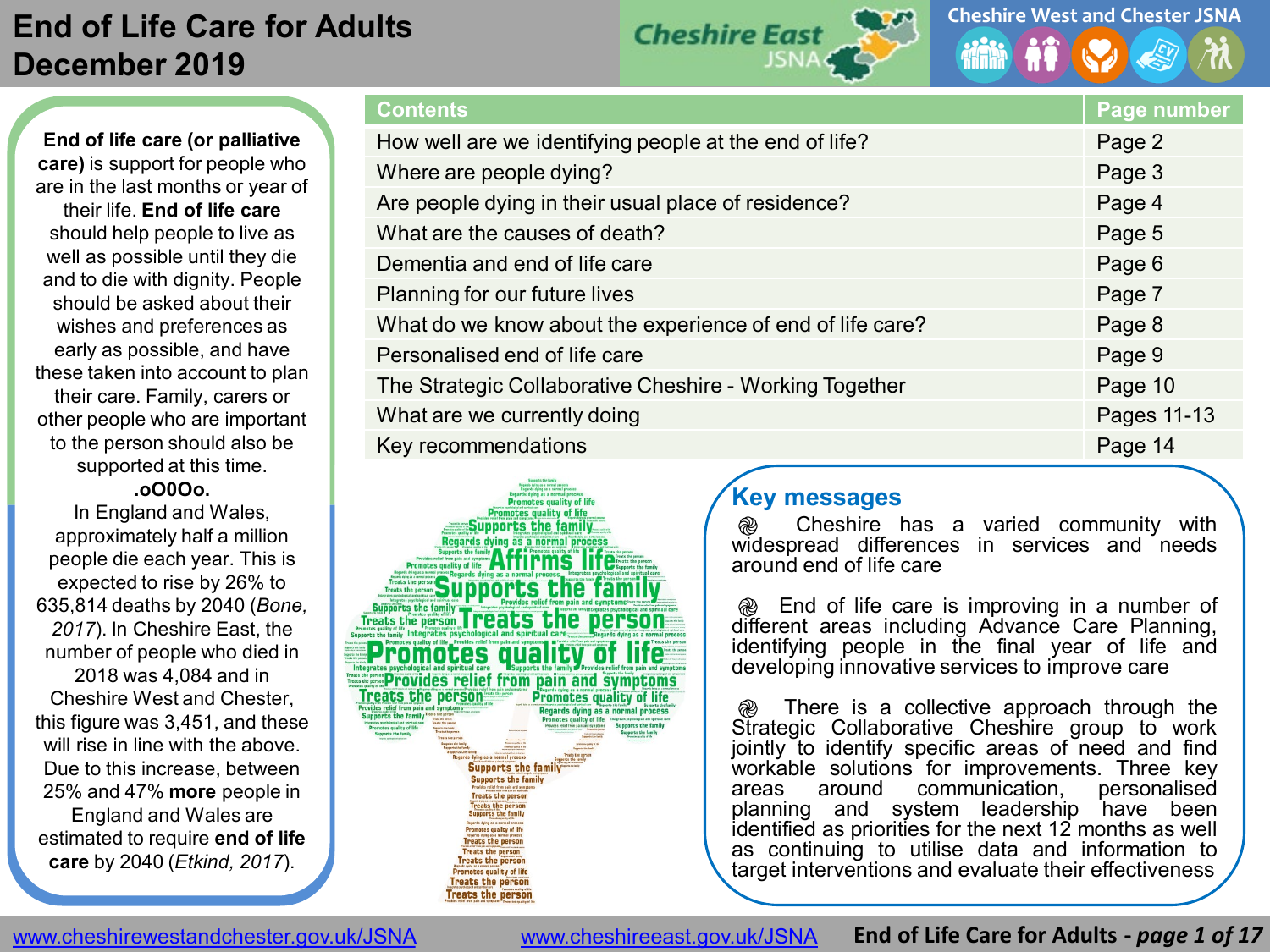# **How well are we identifying people at the end of life?**



The following information considers how well we are identifying people at the end of life prior to death. Identifying as many people as possible in order to provide the most appropriate support and encourage early conversations about choice at end of life is essential (see page 8 for choices that are important for people, and their families, at the end of life and after death). A significant way of doing this is by the use of a register such as the Gold Standards Framework (GSF) Register <http://www.goldstandardsframework.org.uk/> This is a register held in General Practice that details patients that they believe to be in the last 12 months of life, to improve their quality and co-ordination of care, and helping them to live well and die in a place of their choosing (as recommended in the recent NHSE Long Term Plan, 2019). Around 1% of the population dies each year and approximately three quarters of these deaths are likely to be deaths that could be anticipated i.e. excluding trauma, sudden deaths, etc. Therefore, it is expected that around 0.8% of a practice population should be recorded on an end of life register.

| 0.70%<br>0.60% |               |               |               | Percentage of patients on GSF Registers<br>as of 31 March 2019 & 30 September 2019 |                 |                          | <b>Clinical</b><br>Commissioning                |                | <b>Practice list</b><br>size totals | codes          | No. with GSF   | % with GSF<br>codes |                |
|----------------|---------------|---------------|---------------|------------------------------------------------------------------------------------|-----------------|--------------------------|-------------------------------------------------|----------------|-------------------------------------|----------------|----------------|---------------------|----------------|
| 0.50%          |               |               |               |                                                                                    |                 |                          | Group (CCG) or<br><b>Local Authority (LA)</b>   | 31 Mar<br>2019 | 30 Sep<br>2019                      | 31 Mar<br>2019 | 30 Sep<br>2019 | 31 Mar<br>2019      | 30 Sep<br>2019 |
| 0.40%          |               |               |               |                                                                                    |                 |                          | <b>Eastern Cheshire CCG</b>                     | 209997         | 211105                              | 1024           | 1227           | 0.49%               | 0.58%          |
| 0.30%          |               |               |               |                                                                                    |                 |                          | <b>South Cheshire CCG</b>                       | 189735         | 188333                              | 769            | 797            | 0.41%               | 0.42%          |
| 0.20%          |               |               |               |                                                                                    |                 |                          | <b>Vale Royal CCG</b>                           | 108666         | 107974                              | 402            | 449            | 0.37%               | 0.42%          |
| 0.10%          |               |               |               |                                                                                    |                 |                          | <b>West Cheshire CCG</b>                        | 266413         | 267369                              | 221            | 316            | 0.08%               | 0.12%          |
| 0.00%          | <b>EC CCG</b> | <b>SC CCG</b> | <b>VR CCG</b> | WC CCG                                                                             | <b>Cheshire</b> | <b>Cheshire</b>          | <b>Cheshire East LA</b>                         | 399732         | 399438                              | 1793           | 2024           | 0.45%               | 0.51%          |
|                |               |               |               |                                                                                    | East            | West &<br><b>Chester</b> | <b>Cheshire West &amp;</b><br><b>Chester LA</b> | 375079         | 375343                              | 623            | 765            | 0.17%               | 0.20%          |

The chart *(above left*) and table (*above right*) show the percentage (prevalence) of patients on a GP practice Gold Standards Framework (GSF) Register as of 31 March 2019 and 30 September 2019, based upon EMIS/EPaCCS data.

#### **What does this tell us?**

The numbers of people being identified on a GP practice GSF Register has been steadily increasing across most localities over the last few years and all areas have demonstrated an increase over the last 12 months. Work is underway to support the uptake of the registers with GP practices and this has included helping to identify appropriate people to add to the register, and regular reporting back to GP practices to support a reflection on action cycle.

*Source: EMIS/EPaCCS data based on GP registers as at 30 September 2019*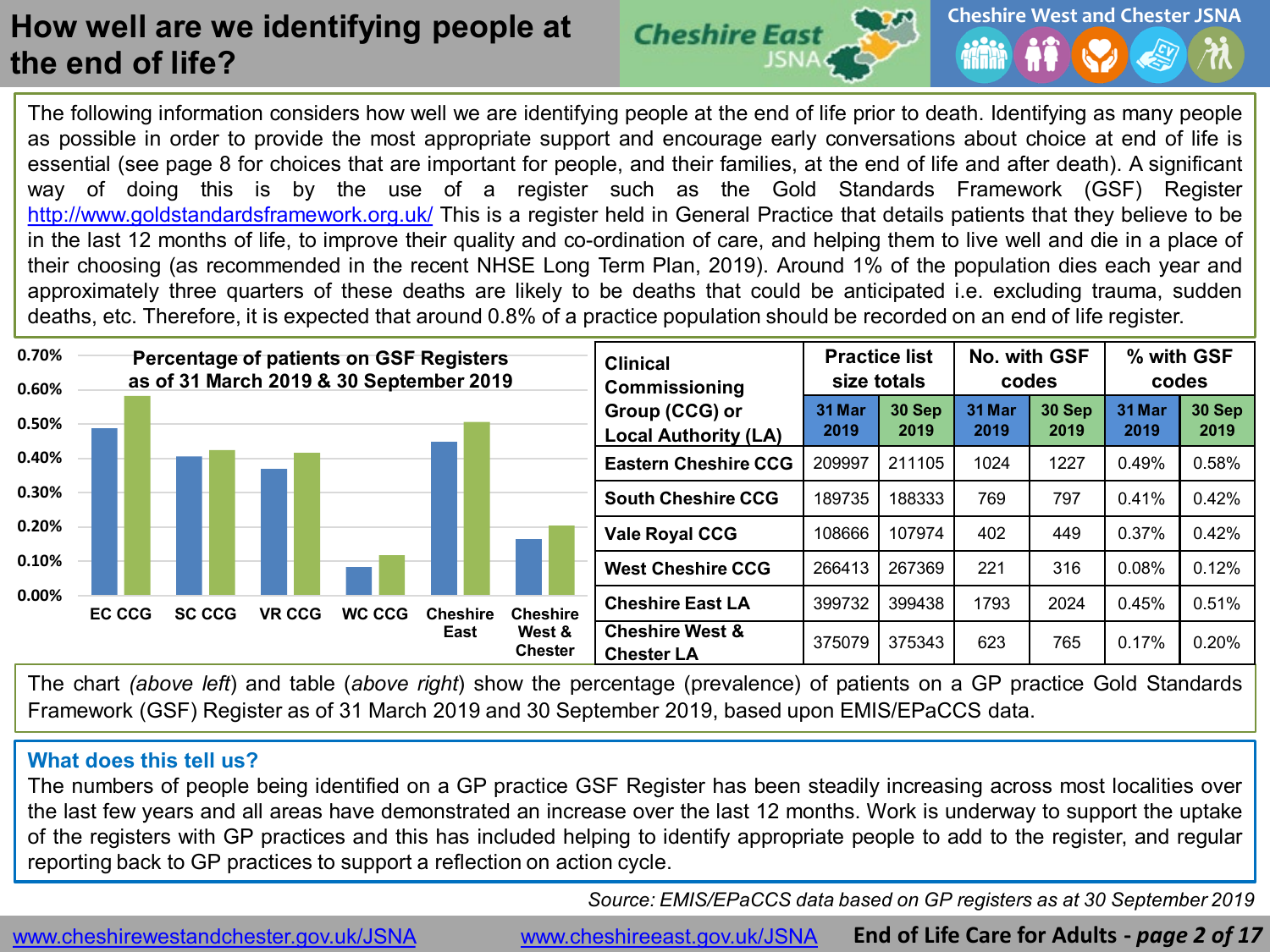# **Where are people dying?**



Where people choose to die is clearly a significant factor of end of life care. A survey by *the National Council for Palliative Care (2014*) found that 72% of the general public would want to die at home, 10% in a hospice, 6% in hospital and 2% in a nursing home with the remaining 10% not expressing a preference. However, people's preferences can vary considerably over their final months, with fewer people wanting to die at home and more people wanting to die in a hospice (*Sue Ryder, 2013*). It should be noted that hospitals are the preferred place of death for some people and not all hospital admissions at end of life should be viewed as negative (*Boase, 2014*). The following charts show Place of Death by care setting for each CCG/Local Authority – Home and Care Home are considered to be usual place of residence (UPoR) and are combined in the 'Deaths in UPoR' chart on page 4. This will be explored further on page 12 onwards. The full data set can be viewed on pages 15/16. Care Home %  $\blacksquare$  Home % - Hospital % *Source: Office for National Statistics (ONS)* ..... OCE/Elsewhere % • Hospice %



www.cheshirewestandchester.gov.uk/JSNA [www.cheshireeast.gov.uk/JSNA](http://www.cheshireeast.gov.uk/JSNA) **End of Life Care for Adults - page 3 of 17**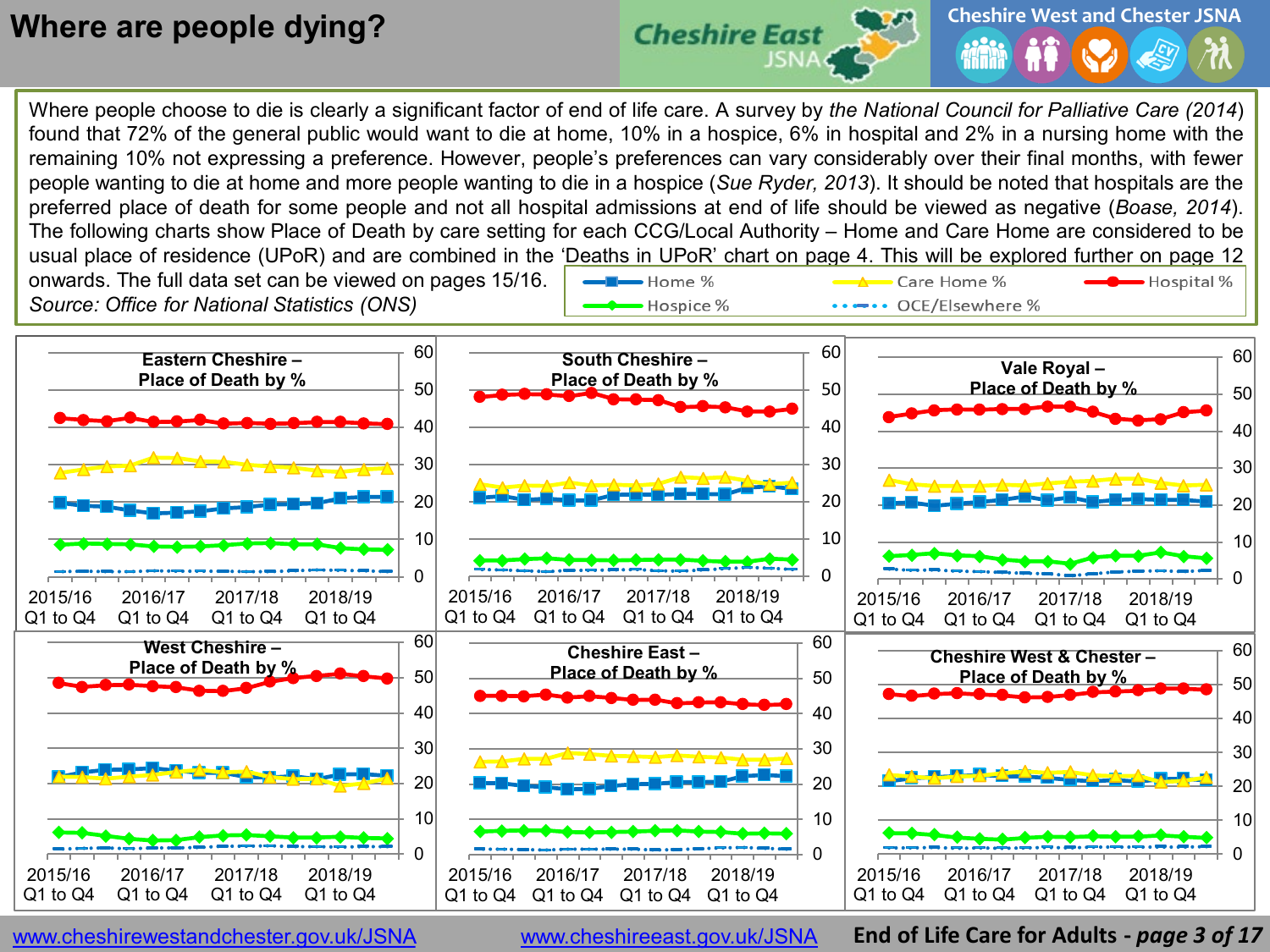# **Are people dying in their usual place of residence?**



A person's place of death, namely 'usual place of residence', is considered a proxy marker for quality for end of life care (*National End of Life Care Intelligence Network, 2019*). Historically, people living in England have been much more likely to die in hospital than their usual place of residence (including home and care home). However, in recent years, the proportion of people dying in their usual place of residence has increased, reflecting a change in reported preferences from 2010 which found that 64% of respondents would like to die at home *(Cicely Saunders International)* and 2014, when 72% of respondents stated a wish to die at home *(National Council for Palliative Care).*



#### **What does this tell us?**

Many of the localities are above the England national average, with others improving their position over the past 12 months. However, this does not mean that we can become complacent: we need to support more people to realise their choices and preferences for care. In addition to understanding where people die, we need to take into consideration the experience that people undergo at this time.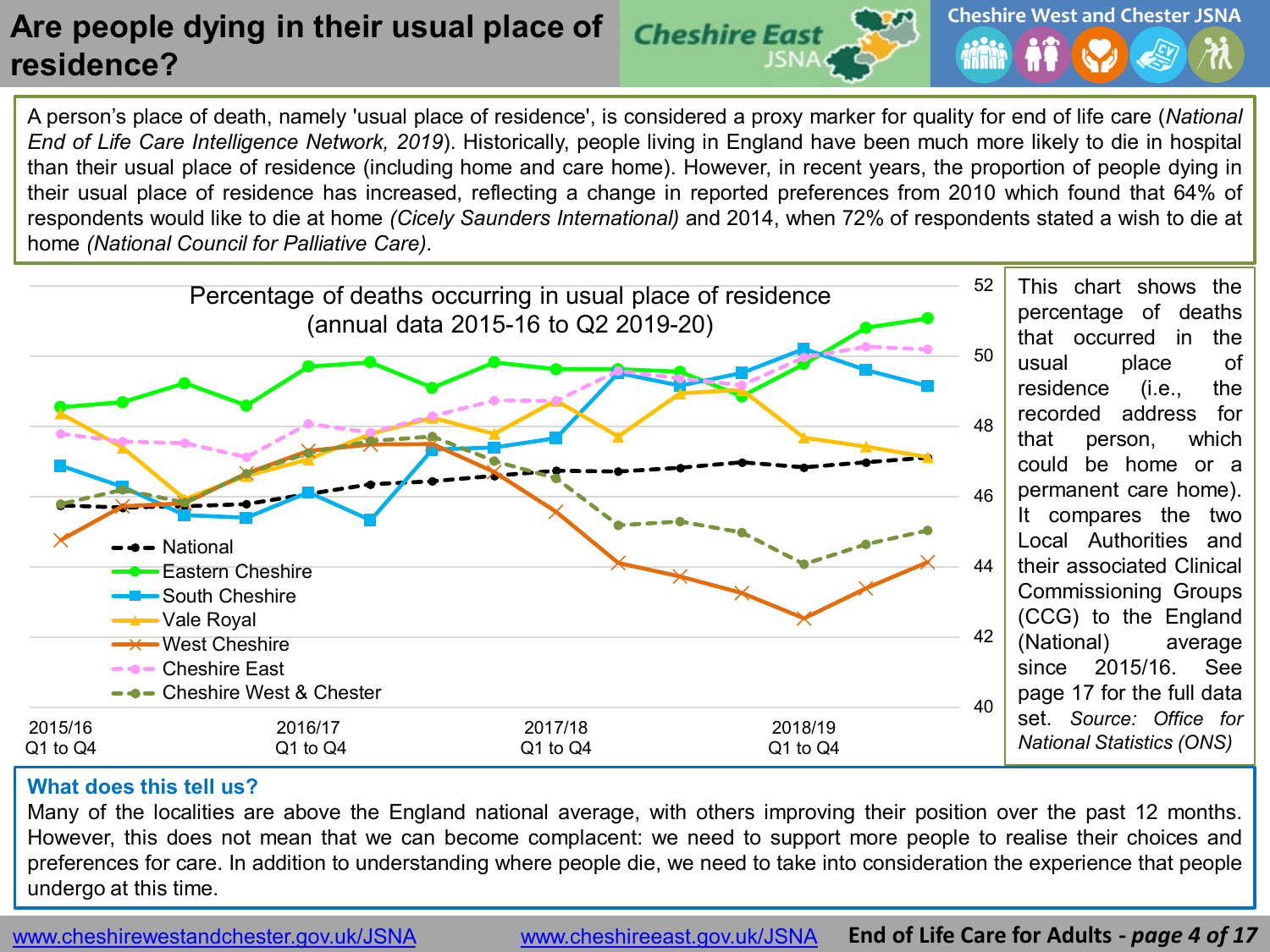# **What are the causes of death?**



The specific care needs of people towards the end of their life are influenced by their underlying illnesses. The table below identifies the local demographics in relation to the cause of death compared to the overall England average. This is important as it can indicate specific requirements for current and future services.

|                                                                                                                                | England % | <b>Eastern</b>                                                                                                             | South             | <b>Vale Royal</b> | West              |
|--------------------------------------------------------------------------------------------------------------------------------|-----------|----------------------------------------------------------------------------------------------------------------------------|-------------------|-------------------|-------------------|
|                                                                                                                                |           | Cheshire %                                                                                                                 | <b>Cheshire %</b> | %                 | <b>Cheshire %</b> |
|                                                                                                                                |           |                                                                                                                            |                   |                   |                   |
| Percentage of all people who died, with an underlying cause of cancer                                                          | 27.56     | 25.60                                                                                                                      | 27.12             | 26.16             | 28.18             |
| Percentage of all people who died, with an underlying or contributory cause of<br>dementia                                     | 18.65     | 25.09                                                                                                                      | 16.08             | 18.04             | 20.12             |
| Percentage of all people who died, with an underlying cause of chronic heart<br>disease                                        | 11.04     | 9.74                                                                                                                       | 11.16             | 11.40             | 11.06             |
| Percentage of all people who died, with an underlying or contributory cause of<br>chronic obstructive pulmonary disease (COPD) | 10.96     | 7.51                                                                                                                       | 8.38              | 9.12              | 12.51             |
| Percentage of all people who died, with an underlying cause of stroke                                                          | 5.98      | 6.03                                                                                                                       | 6.00              | 6.64              | 4.86              |
| Data above only available by CCG area<br>Source: The Atlas of variation for palliative and end of life care in                 |           | Sig band 1 - significantly higher than England - 99.8% level<br>Sig band 2 - significantly higher than England - 95% level |                   |                   |                   |
| England, 2017                                                                                                                  |           | Sig band 3 - not significantly different from England                                                                      |                   |                   |                   |
|                                                                                                                                |           | Sig band 4 - significantly lower than England - 95% level                                                                  |                   |                   |                   |
|                                                                                                                                |           | Sig band 5 - significantly lower than England - 99.8% level                                                                |                   |                   |                   |

## **What does this tell us?**

There have been reductions in the number of people dying from stroke and heart disease, especially between 75 and 84 years of age. However, for people aged 50 and over, long-term diseases and conditions are still the leading causes of death. Currently, 15 million people in England live with one or more long-term condition. The changing demographic structure of England and the growing number of older people with degenerative diseases and dementia will mean that the balance of disease-modifying options compared with palliative treatments (aimed at relieving suffering and maintaining quality of life) will need to change. Across the Cheshire footprint, particularly in Cheshire East, population projections to 2035 show higher increases in the proportions of over 65s than in most surrounding areas-this increase is even more marked in the over 85 group, with a steep rise from 2025 onwards. This is likely to mean similar rises in dementia diagnosis rates, and in falls requiring admission to hospital. *Source: ONS 2018*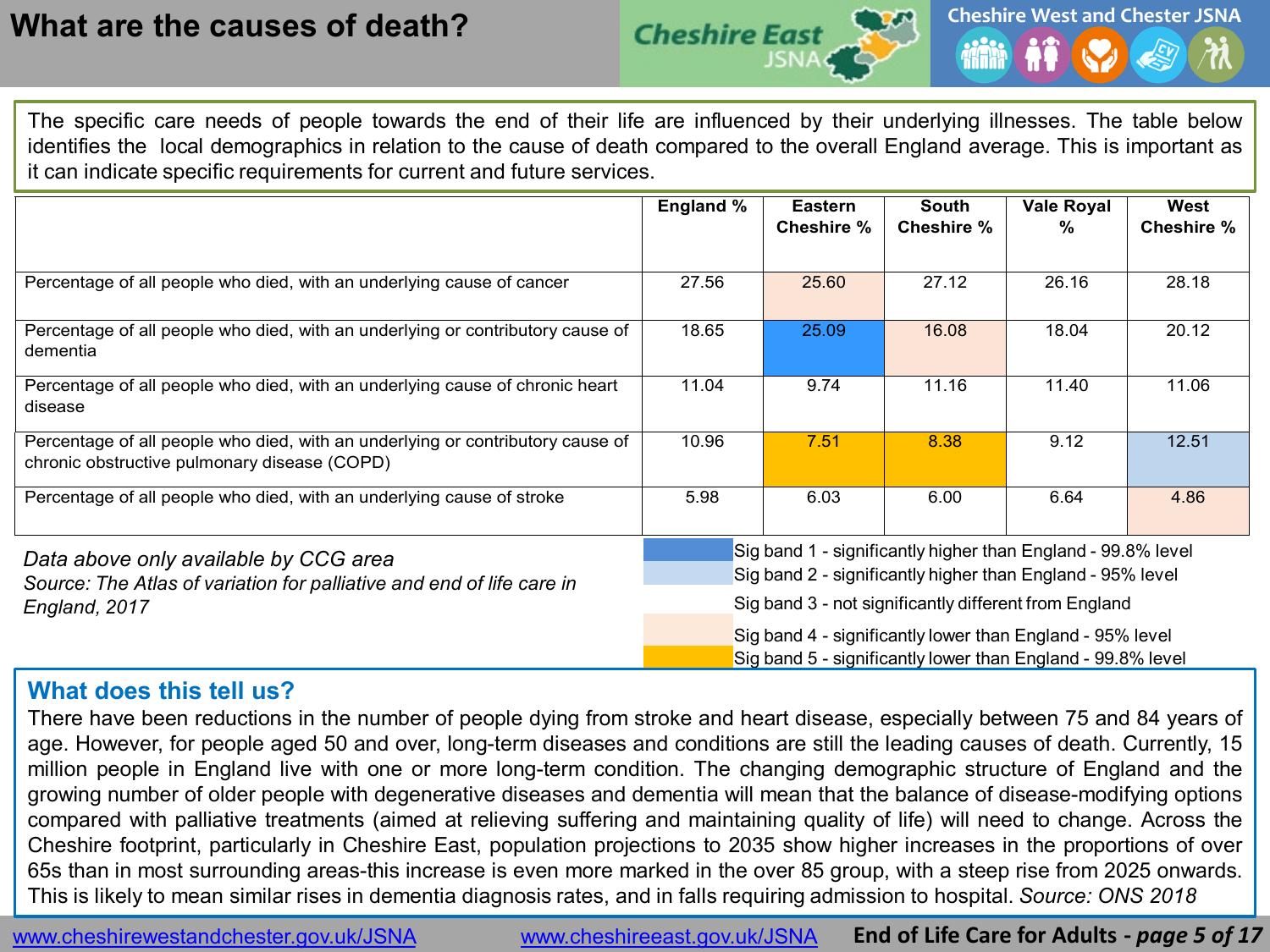

The number of people dying with dementia recorded as an underlying or contributory cause of death has increased considerably. The future is likely to see this trend continue, with even more people at the end of their life suffering from dementia due to the expected increase in the number of people dying in their late 80s or later. It also indicates that as people live longer, they are developing more complex needs. Planning for the end of life is important for anyone who has a life-limiting condition. For a person with dementia, it is important to try and have these conversations as early as possible, while they can make decisions for themselves.

## **What does this tell us?**

All localities will see an increase in the number of people with dementia, thus an increased need for end of life care for those people. In particular, the Eastern Cheshire CCG area has a significantly higher percentage (prevalence) of people with a formal diagnosis of dementia – for those over 65 years, this is 5.16% (the other 3 Cheshire CCG rates are around 4%). However, it is estimated that up to a third of people with dementia nationally do not have a formal diagnosis – in Cheshire the estimated CCGlevel diagnosis 'rate' (those with a formal diagnosis compared to the estimated number of those with dementia) varies from 64.2% to 77.9%. Many services aimed at people with dementia focus on diagnosis and early care, but given that the average survival time for people diagnosed with dementia is about four and a half years, there has to be a greater consideration to end of life care.



www.cheshirewestandchester.gov.uk/JSNA [www.cheshireeast.gov.uk/JSNA](http://www.cheshireeast.gov.uk/JSNA) **End of Life Care for Adults -** *page 6 of 17*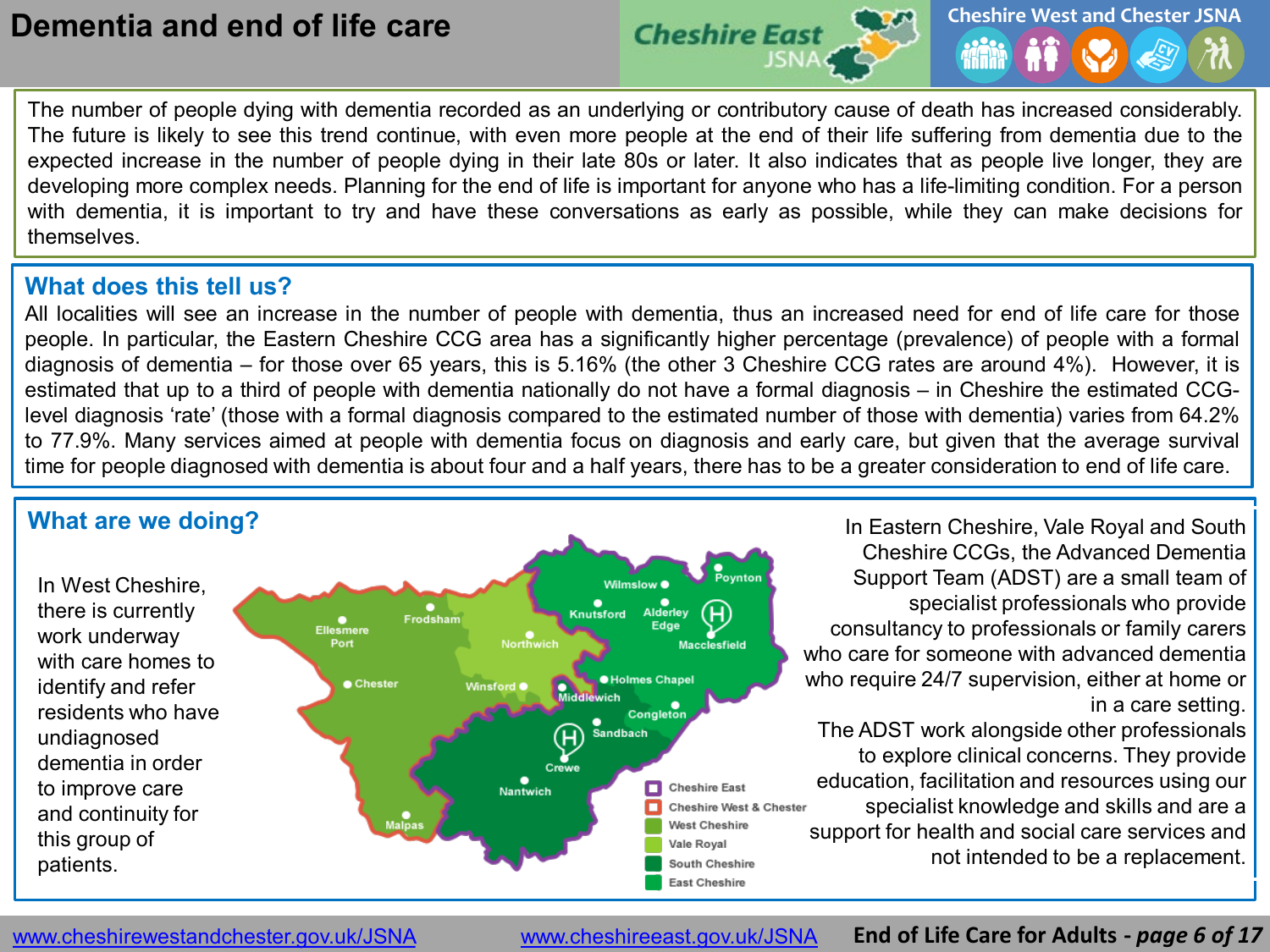

**What is Advance Care Planning?** Advance care planning is a process of discussion between a person and those who provide care for a person, for example nurses, doctors, care home manager or family members. During this discussion the person may choose to express some views, preferences and wishes about their future care. With good advance care planning, people are more likely to die in their preferred place of death

#### **Aspects of Advance Care Planning**

- Opening the conversation and identifying wishes and preferences
- Refusing specific treatments
- Ask someone to speak for a person or appoint someone to make decisions for a person using a Lasting Power of Attorney
- Sharing the person's wishes with others

**Dying Matters** [\(www.dyingmatters.org\)](http://www.dyingmatters.org/) offers guidance and resources around Advance Care Planning

| 40% |               | Percentage of patient deaths with recorded ACP |               |               | discussions – October 2018-March 2019<br>compared with April-September 2019 |                          | <b>Clinical</b><br>Commissioning                     | <b>Number of</b><br>deaths      |                       | No. with ACP<br>codes           |                       | % with ACP                      | codes          |
|-----|---------------|------------------------------------------------|---------------|---------------|-----------------------------------------------------------------------------|--------------------------|------------------------------------------------------|---------------------------------|-----------------------|---------------------------------|-----------------------|---------------------------------|----------------|
| 30% |               |                                                |               |               |                                                                             |                          | <b>Group (CCG) or Local</b><br><b>Authority (LA)</b> | <b>Oct 18-</b><br><b>Mar 19</b> | Apr-<br><b>Sep 19</b> | <b>Oct 18-</b><br><b>Mar 19</b> | Apr-<br><b>Sep 19</b> | <b>Oct 18-</b><br><b>Mar 19</b> | Apr-<br>Sep 19 |
|     |               |                                                |               |               |                                                                             |                          | <b>Eastern Cheshire CCG</b>                          | 1209                            | 1057                  | 360                             | 366                   | 29.78%                          | 34.63%         |
| 20% |               |                                                |               |               |                                                                             |                          | <b>South Cheshire CCG</b>                            | 878                             | 868                   | 208                             | 251                   | 23.69%                          | 28.92%         |
| 10% |               |                                                |               |               |                                                                             |                          | Vale Royal CCG                                       | 498                             | 476                   | 171                             | 165                   | 34.34%                          | 34.66%         |
|     |               |                                                |               |               |                                                                             |                          | <b>West Cheshire CCG</b>                             | 1293                            | 1182                  | 299                             | 315                   | 23.12%                          | 26.65%         |
| 0%  | <b>EC CCG</b> | <b>SC CCG</b>                                  | <b>VR CCG</b> | <b>WC CCG</b> | <b>Cheshire</b>                                                             | <b>Cheshire</b>          | <b>Cheshire East LA</b>                              | 2087                            | 1925                  | 568                             | 617                   | 27.22%                          | 32.05%         |
|     |               |                                                |               |               | East                                                                        | West &<br><b>Chester</b> | <b>Cheshire West &amp;</b><br><b>Chester LA</b>      | 1791                            | 1658                  | 470                             | 480                   | 26.24%                          | 28.95%         |

The chart *(above left)* and table *(above right)* compare the percentages of people who died between October 2018-March 2019 and April-September 2019 who had Advance Care Plan (ACP) Read codes. Read codes are used to extract data relate to items commonly considered during ACP discussions with people and their loved ones about their preferred priorities for care. These include Preferred Place of Care and Death, Best Interest Decisions and Advance Statements, Advance Decisions to Refuse Treatment (ADRT), Lasting Power of Attorney (LPoA), and records of discussions offered but declined or inappropriate.

#### **What does this tell us?**

The number of Advance Care Planning discussions that have been recorded are increasing. This may indicate that either more discussions are taking place or that more are being recorded/coded. In the future, increasing understanding of the nature of these will help to continue to support individual's choices, wishes and preferences.

*Source: EMIS/EPaCCS data based on GP registers as at 30 September 2019* 

www.cheshirewestandchester.gov.uk/JSNA [www.cheshireeast.gov.uk/JSNA](http://www.cheshireeast.gov.uk/JSNA) **End of Life Care for Adults -** *page 7 of 17*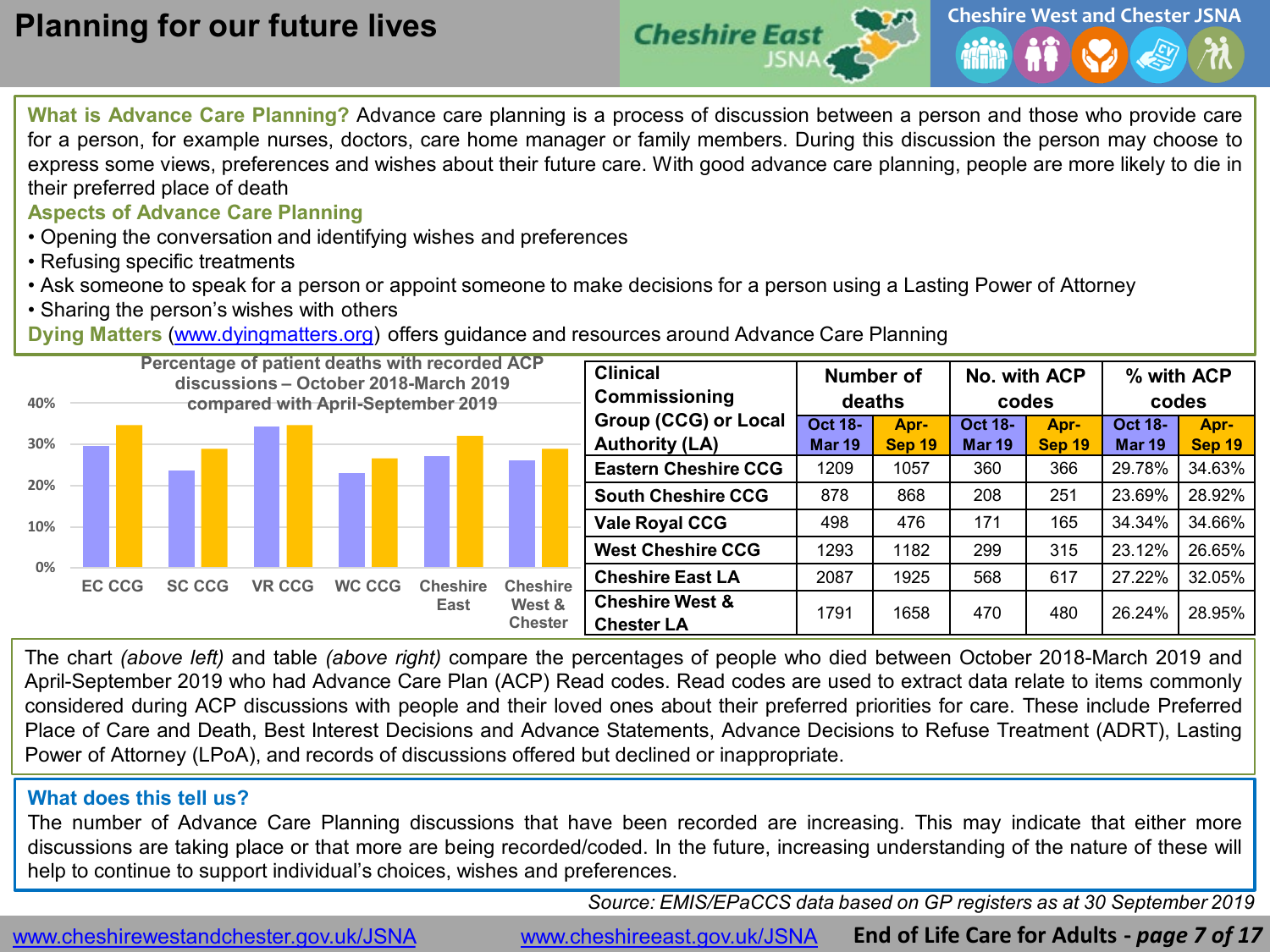## **What do we know about the experience of end of life care?**



Public Health England National End of Life Care Intelligence Network (NEoLCIN) published a report that summarised the key findings of the network in 2014. These new findings show there is a growing understanding within the health sector of what is important to people at the end of life. The key findings from the report include:

- Factors of most importance to people at the end of their life were: having pain and other symptoms managed effectively, being surrounded by loved ones and being treated with dignity
- More GPs are having conversations with people about their end of life care wishes, but 25% still say they have never initiated such a conversation
- The proportion of people dying at home or in care homes continues to increase, in line with reported preferences
- Two in five people with dementia die in hospital, indicating that the trend towards increasing hospital deaths for people living with dementia has reversed
- People with an Electronic Palliative Care Co-ordination System (EPaCCS) record and those receiving palliative care services such as hospice at home, Gold Standards Framework or Macmillan services are more likely to die in the place of their preference

From the previous pages, we can see that locally we are similar to many of the findings from the NEoLCIN report, but we are less consistent across the area in broadly understanding what experiences people are having…



## **How do we understand local needs and experiences?**

- Within different care settings, there are a variety of ways in which experiences are gathered. They tend to be setting specific (so focus on the care etc. in a given setting) and are subsequently responded to within that context.
- Testing ways to gain feedback about local people's experiences will increase the amount of co-ordinated and comprehensive feedback to be able to act upon.
- In recognition of this, the Strategic Collaborative Cheshire (see page 9) identified a new High Level Outcome to "find a mechanism that will consistently measure patient (and/or carer) experience\* at the end of life. \*Experience is taken to mean any combination of satisfaction, expectations and experience, so long as it relates to feedback provided by people using services or their family or carers (*The Health Foundation, 2013*). To support this, a project is underway to scope the current local activities around gaining and utilising patient/carer experiences.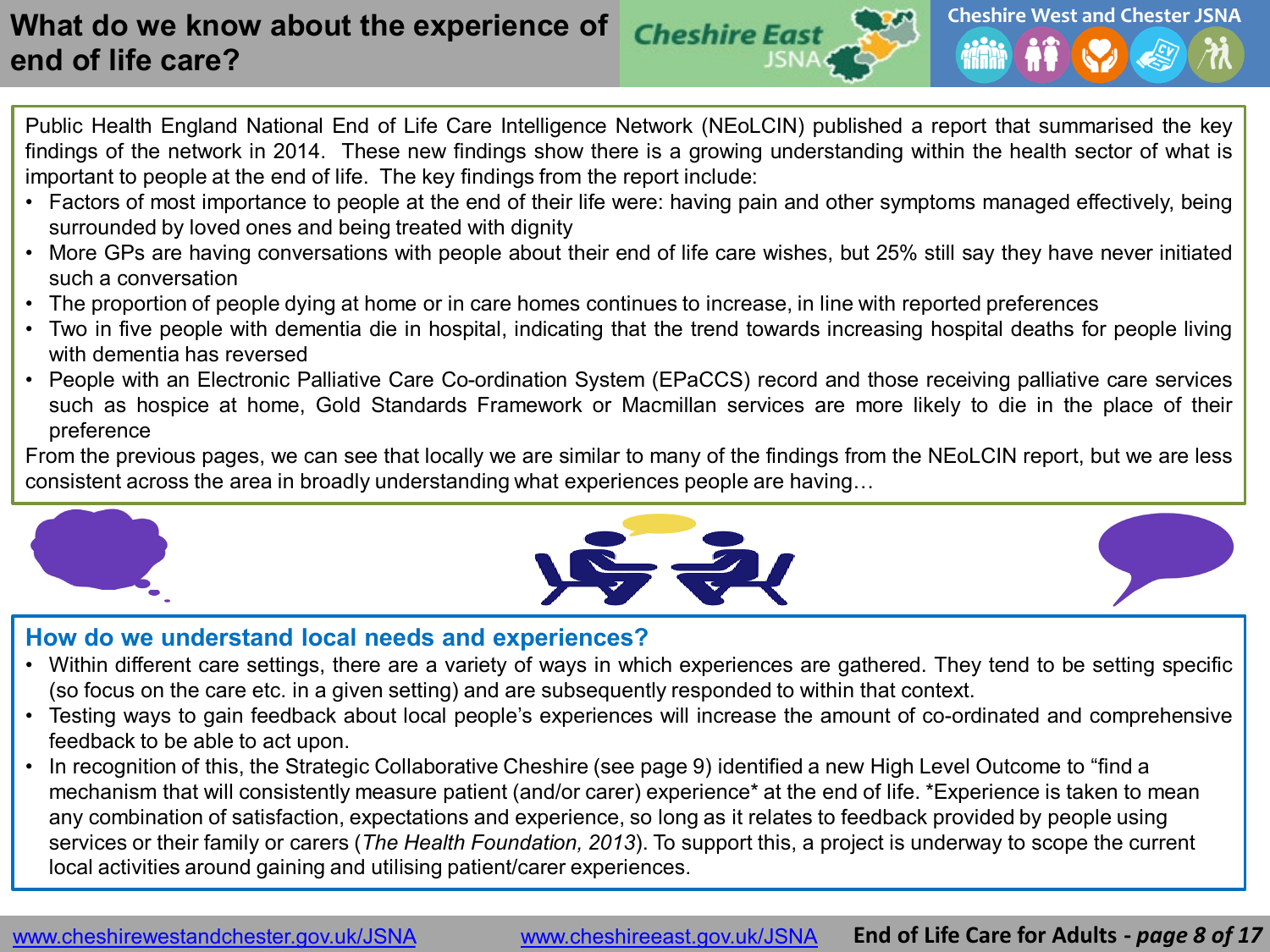

The changing demographics of an ageing population, longer chronic disease trajectories, and greater co-morbidity, provide further incentives to improve and expand palliative care and end of life care provision. In the North West alone, it is estimated that the number of people with long term conditions will double to 3 million by 2030.

The North West vision for end of life care is for people to be supported, to be cared for and, separately, **die well in the place of their choice**, with a broad aim to reduce avoidable hospital admissions for people at the end of life and to expedite discharge for those who are admitted to hospital for emergency care.

The North West End of Life Care Model (*figure below)* uses a whole systems approach for all adults with a life limiting illness, regardless of age and setting, moving from recognition of need for end of life care, to care after death. In order to apply the model, it is important that staff across different organisations understand the needs and experiences of people and their carers.



*Source: Ambitions for Palliative and End of Life Care. A national framework for local action 2015-2020*

www.cheshirewestandchester.gov.uk/JSNA [www.cheshireeast.gov.uk/JSNA](http://www.cheshireeast.gov.uk/JSNA) **End of Life Care for Adults -** *page 9 of 17*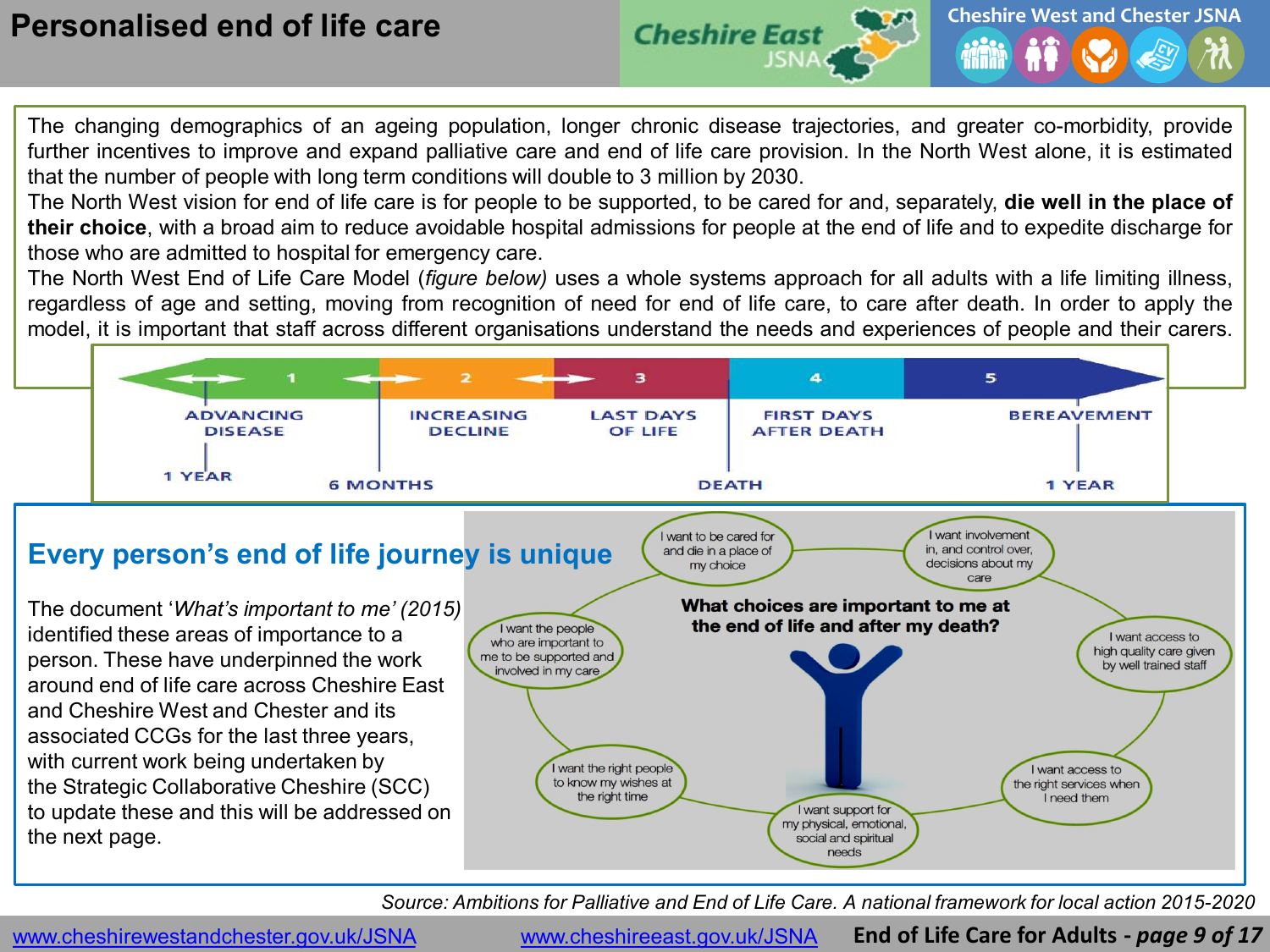# **The Strategic Collaborative Cheshire Working Together**



## **Who are the Strategic Collaborative Cheshire?**

The Strategic Collaborative Cheshire is made up of twenty different organisations from across Cheshire whose focus and purpose is "to drive a collaborative approach to enable and support personalised end of life care for people in Cheshire".



The group are currently working on a new collaborative plan (2020-2025) and have identified and agreed the following **three priority areas** that will be included, as well as **three key enablers** that are needed to support the priority areas.

## **Priority Areas**

- Effective 2-way communication and engagement with patients, carers and staff to gain an understanding of experience and bridge the gap between strategy and practice
- Personalised care planning and coordination (including ACP and Early Identification)
- Collective System Leadership

## **Enablers**

- Data gathering and information sharing (e.g. EPaCCS)
- Community Development including bereavement
- Education and Training

## **Moving forward**

A task and finish group for each priority area is currently being agreed through the Strategic Collaborative Cheshire. There will be representation from each of the different localities, health and social care settings and professional groups to ensure that the priority areas are addressed in a collaborative and inclusive manner. Once these have been completed, it will become the responsibility of all member groups of the SCC to ensure that the agreed outcomes are achieved. Working together towards a single purpose in this way is very innovative and Cheshire have been commended for adopting this approach.

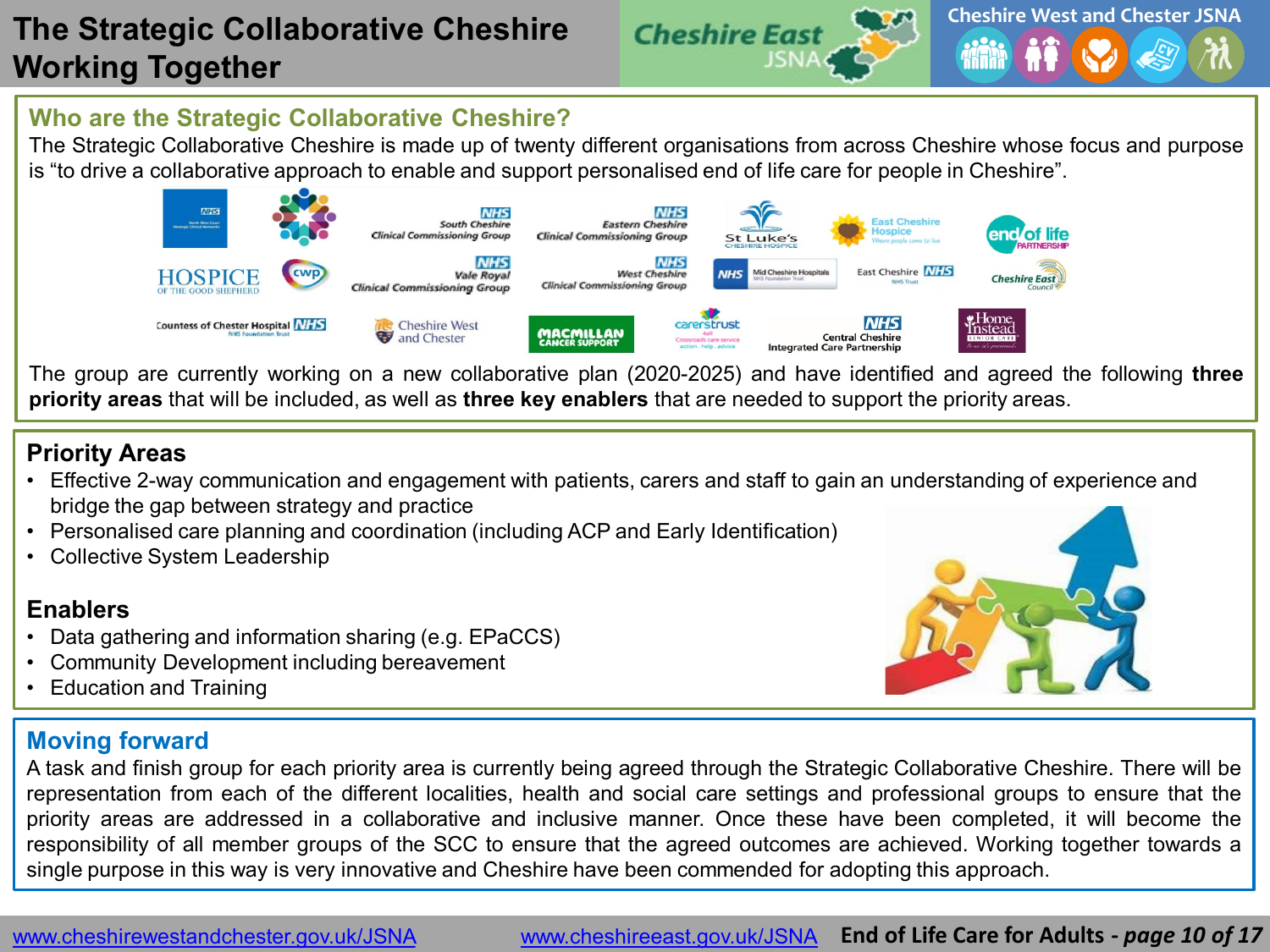# **What are we currently doing (1)?**



**INCREASING** 

**DECLINE** 

**LAST DAYS** 

OF LIFE

ADVANCING

**DISEASE** 

1 YEAR



**FIRST DAYS** 

**AFTER DEATH** 

 $\overline{\mathbf{5}}$ 

**BEREAVEMENT** 

The majority of the services described in the table support people throughout or at various points along the end of life pathway (*right*). Some services are only provided within the last 12 weeks of life and are indicated with an asterisk \*

|                                                             | <u>IZ WEERS OF IIIE ANU ALE INUICALEU WILLI ANI ASIENSR</u>                                                                                                                                                                                                                                                                             | 1 YEAR<br><b>6 MONTHS</b>                                                                                                                                                                                                                                                                                                           | <b>DEATH</b>                                                                                                                                                    |                                   | 1 YEAR                                                             |
|-------------------------------------------------------------|-----------------------------------------------------------------------------------------------------------------------------------------------------------------------------------------------------------------------------------------------------------------------------------------------------------------------------------------|-------------------------------------------------------------------------------------------------------------------------------------------------------------------------------------------------------------------------------------------------------------------------------------------------------------------------------------|-----------------------------------------------------------------------------------------------------------------------------------------------------------------|-----------------------------------|--------------------------------------------------------------------|
|                                                             | <b>Specialist Palliative and End of Life care</b>                                                                                                                                                                                                                                                                                       | Generalist care that supports people at<br>the end of life                                                                                                                                                                                                                                                                          | <b>Community based</b><br>support for people<br>at the end of life                                                                                              |                                   |                                                                    |
| <b>Eastern</b><br><b>Cheshire</b>                           | East Cheshire Hospice, Macclesfield<br>$\bullet$<br>Inpatient care (10 beds)<br><b>Sunflower Wellbeing Centre</b><br>Outpatient clinics, Complementary Therapies,<br>Bereavement Support and Social Care etc.<br>Hospice at Home Service*<br>Specialist Palliative Care team (working across<br>Macclesfield DGH and community)         | <b>District Nursing</b><br>$\bullet$<br>Primary Care (GP Practices)<br><b>Residential and Nursing Care Homes</b><br>$\bullet$<br>Fast Track NHS Continuing Health<br><b>Care Funded Care Packages</b><br>(Agency care)*<br>Carers Trust 4 All<br>$\bullet$<br>Marie Curie Night Care                                                | Compassionate<br>$\bullet$<br>Communities:<br>Chelford<br><b>East Cheshire</b><br>$\bullet$<br>Hospice<br>Community<br>Dementia<br>Companion<br><b>Services</b> | The                               | Compassionate<br>Innovation,<br>Communities                        |
| <b>South</b><br><b>Cheshire</b><br>and Vale<br><b>Royal</b> | St Luke's (Cheshire) Hospice, Winsford<br>$\bullet$<br>Inpatient care (10 beds)<br>Day Hospice<br>Outpatient clinics, Complementary Therapies,<br>Bereavement Support and Social Care etc.<br>Specialist Palliative Care team (Leighton Hospital)<br>Specialist Palliative Care team (Community)                                        | <b>District Nursing</b><br>$\bullet$<br><b>Primary Care (GP Practices)</b><br><b>Residential and Nursing Care Homes</b><br>$\bullet$<br>Fast track NHS Continuing Health<br><b>Care Funded Care Packages</b><br>(Agency care)*<br>Palliative Care in Partnership*<br>$\bullet$<br><b>Hospital Care at Home</b><br><b>Night Care</b> | Compassionate<br>Communities:<br>Winsford<br>Nantwich<br>Wrenbury<br>St Luke's<br>$\bullet$<br>Hospice,<br>Befriending<br>Service                               | <b>End</b><br>of Life Partnership | Knowledge and<br>Education<br>pue<br>nd Training,<br>I Informatics |
| <b>West</b><br><b>Cheshire</b>                              | Hospice of the Good Shepherd, Chester<br>$\bullet$<br>Inpatient care (? beds)<br><b>Living Well Centre</b><br>Outpatient clinics, Complementary Therapies,<br>Bereavement Support and Social Care etc.<br>Specialist Palliative Care team (Countess of<br>$\bullet$<br>Chester Hospital)<br>Specialist Palliative Care team (Community) | <b>District Nursing</b><br>$\bullet$<br><b>Primary Care (GP Practices)</b><br><b>Residential and Nursing Care Homes</b><br><b>Fast Track NHS Continuing Health</b><br><b>Care Funded Care Packages</b><br>(Agency care)*<br>Hospital at Home                                                                                        | Compassionate<br>Communities:<br>Tarporley                                                                                                                      |                                   | Leadership and                                                     |

www.cheshirewestandchester.gov.uk/JSNA [www.cheshireeast.gov.uk/JSNA](http://www.cheshireeast.gov.uk/JSNA)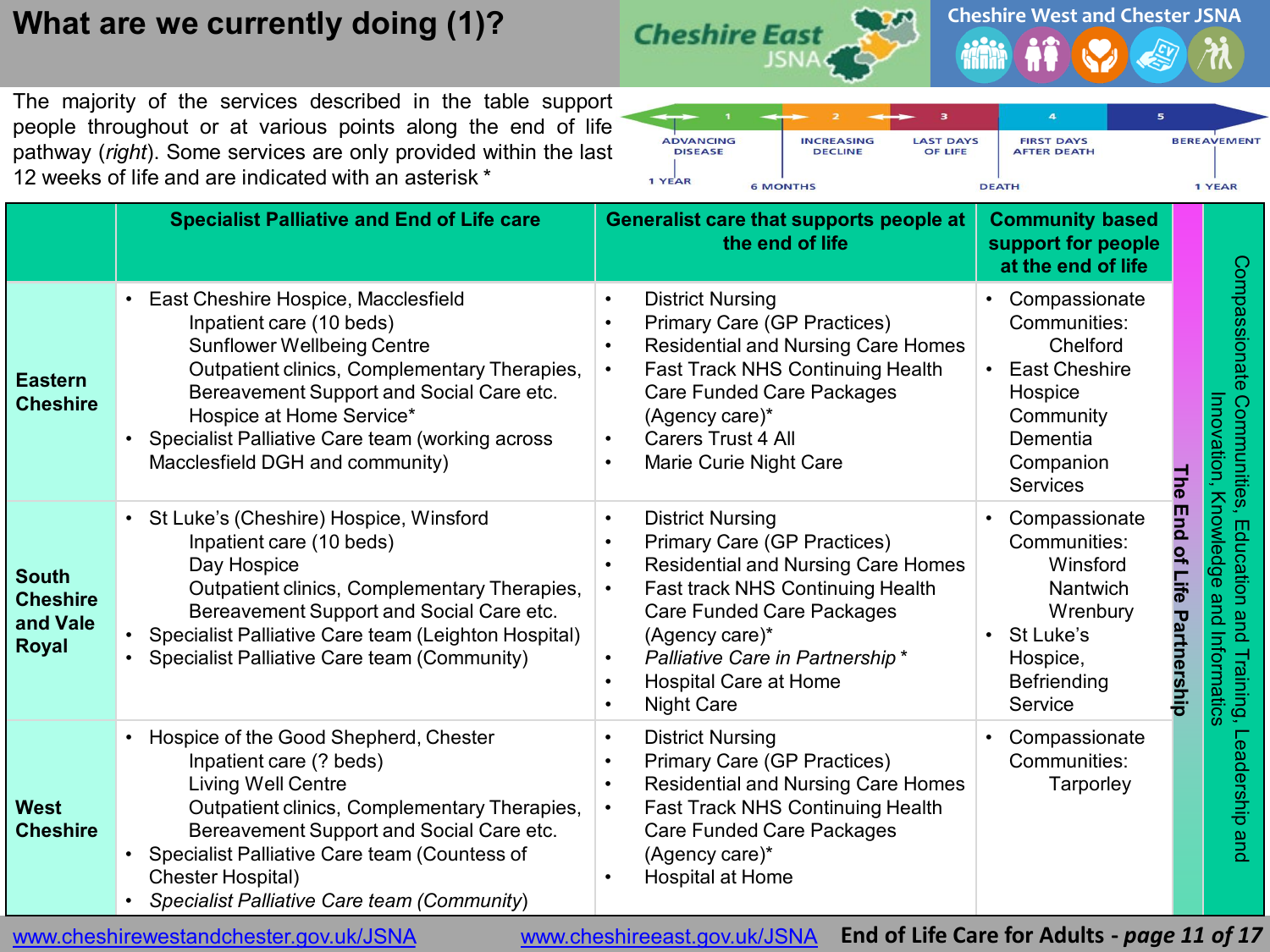# **What are we currently doing (2)**





**CARE HOME**

## **HOSPITAL**

#### **Locations**

Countess of Chester NHS Foundation Trust; Macclesfield District General Hospital; Mid Cheshire Hospitals NHS Foundation Trust

The last decade has seen a significant reduction in the proportion of deaths that occur in hospital – down by 10.5%, from 55.9% in 2007 to 45.4% in 2019 (*England average local current figures shown on page 3*). Hospitals are important places of care towards the end of life for many people even if they die in the community. Given the importance of hospitals in caring for people approaching the end of life there have been a number of initiatives to improve the quality of palliative and end of life care. Factors associated with a higher risk of dying in hospital include age, gender, social deprivation, underlying or contributory cause of death, ethnicity and marital status. There is some suggestion that not all people who die in hospital have medical needs requiring them to be there, however, this needs further evaluation to quantify more accurately.

#### **A current initiative**

All hospitals offer access to Specialist Palliative Care services on the basis of need not diagnosis. Outpatient clinics and home visits are designed to facilitate the transfer of the patient from the curative to the palliative approach of their incurable illness.

Care homes (with nursing) = 80 (4327 beds) Care homes (residential) = 63 (1980 beds) **Total of care homes = 143 (6307 beds)**

The numbers of people dying aged 85 years or more is expected to rise from 40% in 2014 to 53% in 2040. Due to a shift from deaths in hospital, deaths in care homes, homes and hospices is projected to almost double by 2040, accounting for 76% of all deaths and care home deaths are projected to become the most common place of death by 2040. This rise of deaths in care homes is striking and warns of an urgent need to ensure adequate bed capacity, resources and training of staff in palliative care in all care homes in the country. There is a risk that if capacity does not increase and these additional deaths instead occur in hospital, the decline in hospital deaths will reverse by 2023, rising to 40.5% of all deaths by 2040 (*Source: Kings College London, 2017).*

#### **A current initiative**

The Six Steps for care homes programme is being delivered across all localities. It aims to both influence practice within the care home as well as informing and educating the workforce. The programme has an integrated audit, and positive results to date have included an increase advance care planning and decrease in inappropriate hospital admissions.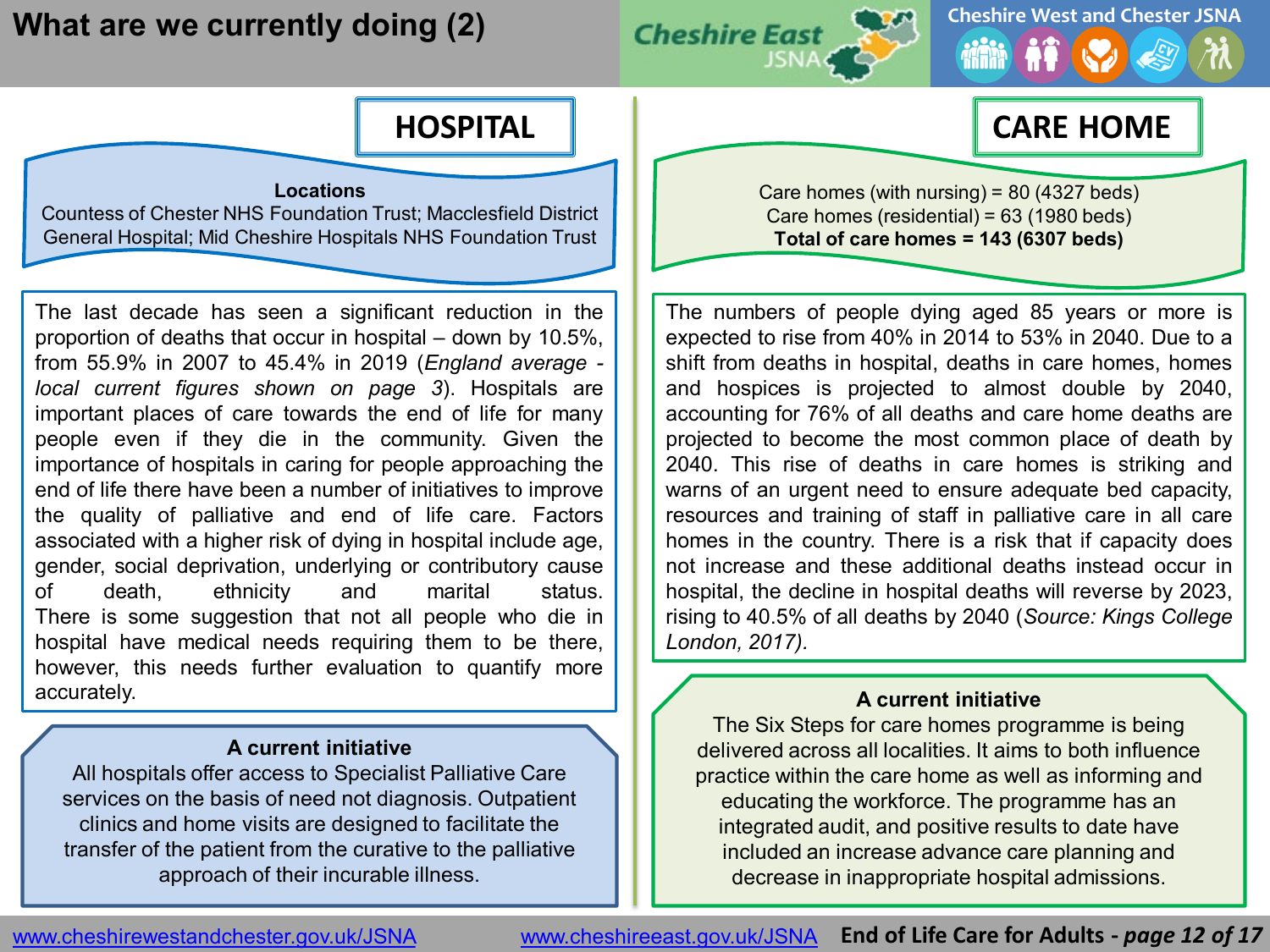# **What are we currently doing (3)**





#### **Includes:** 17 Care Communities (Strategic Development Groups); 87 GP practices; 3 Community Health Care providers

Dying at home surrounded by family and friends is considered by many to be the 'gold standard' for a good death. Yet achieving this depends on a number of different factors including the person's diagnosis, duration of illness support of families, the input of a wide range of health and social care professionals, the involvement with other agencies and coordinated care with clear communications. In order to move forward, the changes that are needed are three-fold: at the level of individual professionals; across the whole system of health and social care and, importantly, in society (*Bee Wee, 2017*). It is accepted that home based end of life care increases the chances of dying at home *(Cochrane, 2016),* but in the UK, the ways in which this can be achieved still need to be better understood.

#### **A current initiative**

From the previous JSNA, a gap around developing and implementing care and service coordination was identified. Since then, the Palliative Care in Partnership (PCiP), a collaboration between the End of Life Partnership, Central Cheshire Integrated Care Partnership (CCICP) and St Luke's Hospice in Cheshire. The service provides end of life care for people who want to spend their last days and weeks at home.

# **HOME HOSPICE**

#### **Locations**

East Cheshire Hospice, Macclesfield; Hospice of the Good Shepherd, Chester; St Luke's Hospice, Winsford

Hospices provide care for people from the point at which their illness is diagnosed as terminal to the end of their life, however long that may be. Hospice care aims to look after all their medical, emotional, social, practical, psychological, and spiritual needs, and the needs of the person's family and carers. *(NHS UK, 2019).* However, hospices are currently facing a number of challenges where demand is growing but are unable to afford to do the things they once did *(Clarke, 2019).* Hospices are meeting these challenges by working in different ways, establishing new partnerships and ensuring that innovations are rigorously evaluated for effectiveness and cost-effectiveness.

#### **A current initiative**

The Hospices Leadership Programme has been developed with the Cheshire Hospices to build leadership capacity within the workplace. The programme has been evaluated very well, and a wide range of projects have been completed, including developing a patient voice and developing a holistic well being service. The programme has recently won an Excellence in Learning and Development award from the Association of Business Psychology.

www.cheshirewestandchester.gov.uk/JSNA [www.cheshireeast.gov.uk/JSNA](http://www.cheshireeast.gov.uk/JSNA)

**End of Life Care for Adults -** *page 13 of 17*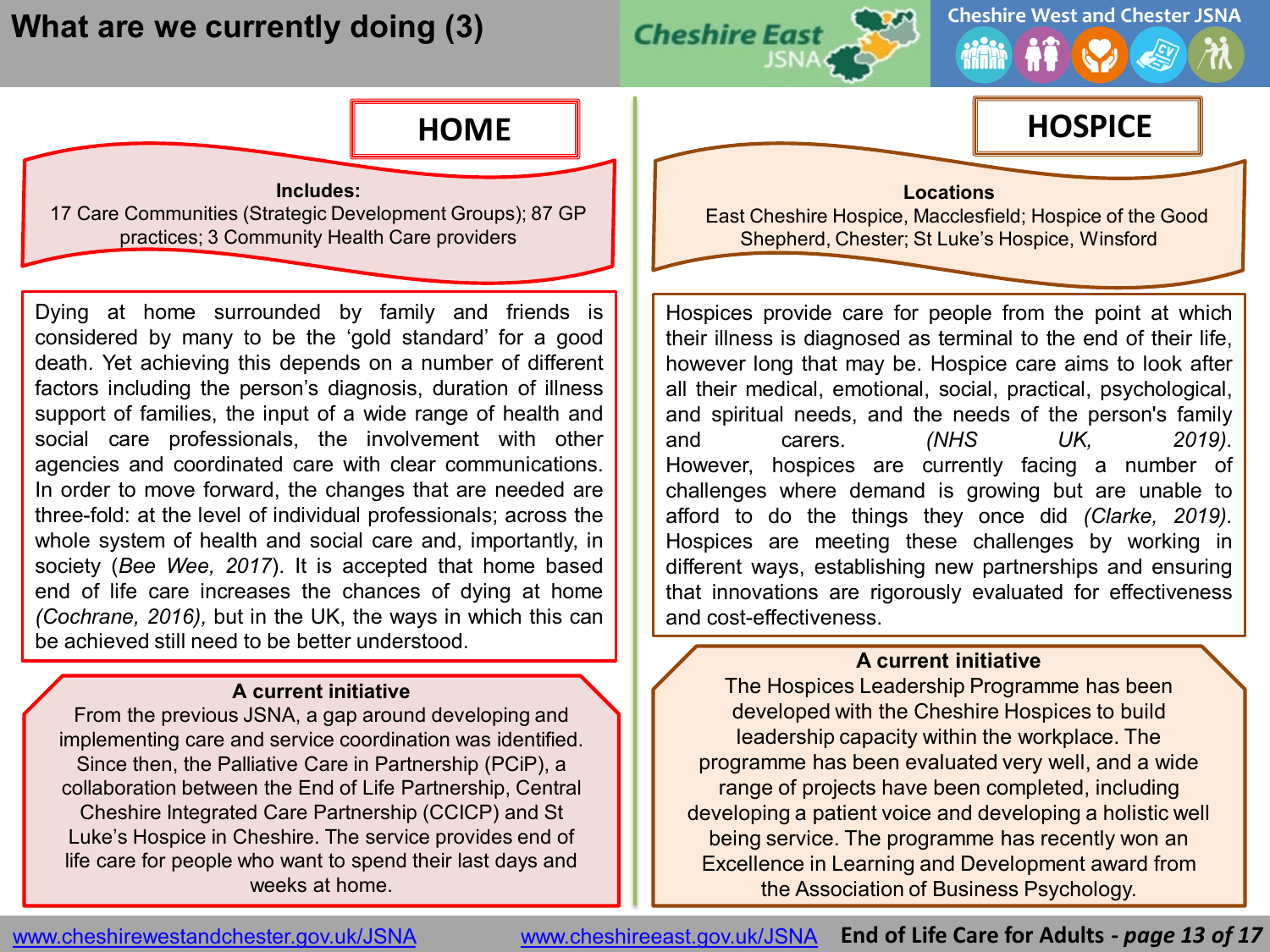



#### **JSNA contributors:**

Carers Trust 4 All, Central Cheshire Integrated Care Partnership (CCICP), Cheshire and Wirral Partnership (CWP), Cheshire East Council, Cheshire West and Chester Council, Countess of Chester Hospital, Eastern Cheshire Clinical Commissioning Group, East Cheshire Hospice, East Cheshire NHS Trust, Greater Manchester and East Cheshire Strategic Clinical Network, Home Instead, Hospice of the Good Shepherd, Macmillan Cancer Support, Mid Cheshire Hospitals NHS Foundation Trust, North West Coast Strategic Clinical Network, South Cheshire Clinical Commissioning Group, St Luke's Cheshire Hospice, The End of Life Partnership, University of Chester, Vale Royal Clinical Commissioning Group, West Cheshire Clinical Commissioning **Group** 

## **Gaps**

- A greater understanding about the experience/quality of end of life care from patient and family perspectives, but to also understand the experiences of professionals providing care and services - Is it seamless? Are there additional needs that are not being met? How do we hear this? How do we incorporate this to influence whole service improvements?
- Understanding the full impact of initiatives that set to improve end of life care, particularly in how they may improve Patient Related Outcome Measures (PROMS)



## **Opportunities for improvement and future developments**

- Increasing identification of people in the final year of life which includes both recognising, recording and sharing this information
- Know what people want at the end of life, for example, how many people plan/create/are offered Advance Care Planning and understand better how this can feed into service provision
- Using already established person-centred end of life care to link to the new personalised care agenda to give choice and control to people towards and at the end of life
- Utilising the strengths of the Strategic Collaborative Cheshire to support a collective system leadership
- Locally, we are building on our knowledge by the use of local data. We can maximise the use of this further by developing a local repository to enhance sharing of data and by improving its' analysis and application

| <b>Publication date</b> | <b>Changes made</b> | Sign-off                                |
|-------------------------|---------------------|-----------------------------------------|
|                         |                     | Tracey Wright /<br><b>Lesley Hilton</b> |

www.cheshirewestandchester.gov.uk/JSNA [www.cheshireeast.gov.uk/JSNA](http://www.cheshireeast.gov.uk/JSNA)

**End of Life Care for Adults -** *page 14 of 17*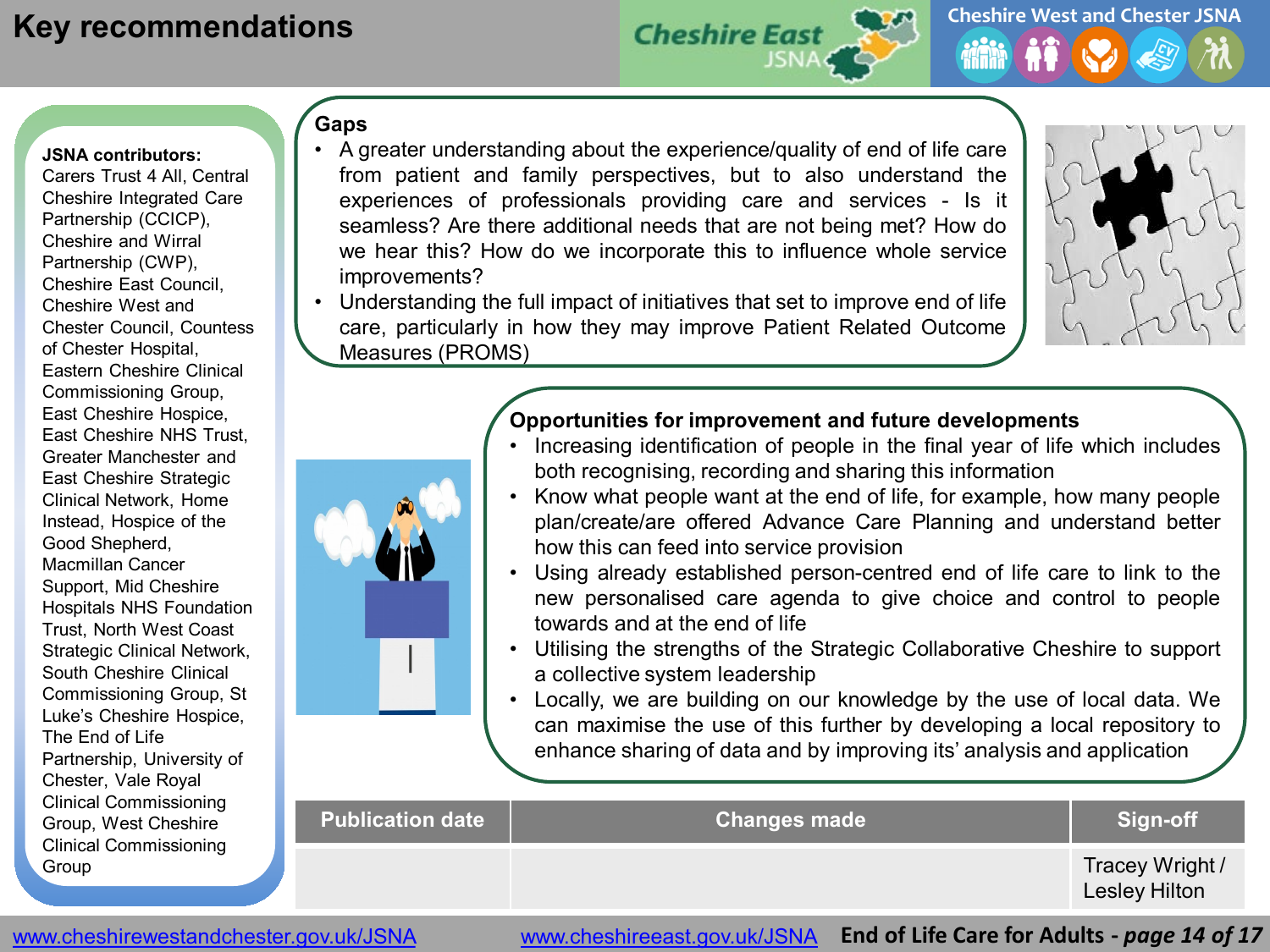## **Appendices – data charts (1)**



Full data set from page 3 showing the place of death by care setting for each location and CCG across Cheshire East and Cheshire West and Chester. *Source: Office for National Statistics (ONS)*

| Eastern<br><b>Cheshire</b> | 2015/16<br>Q1 to<br>Q4 |       |       |       | 2016/17<br>Q1 to<br>Q4 |       |       |       | 2017-18<br>Q1 to<br>Q4 |       |       |       | 2018-19<br>Q1 to<br>Q4 | Q2 18-<br>19 to Q1<br>2019-20 | Q3 18-<br>19 to Q2<br>2019-20 |
|----------------------------|------------------------|-------|-------|-------|------------------------|-------|-------|-------|------------------------|-------|-------|-------|------------------------|-------------------------------|-------------------------------|
| Home %                     | 19.79                  | 19.04 | 18.72 | 17.75 | 16.95                  | 17.19 | 17.48 | 18.32 | 18.65                  | 19.28 | 19.39 | 19.67 | 21.06                  | 21.31                         | 21.37                         |
| <b>Care Home %</b>         | 27.83                  | 28.67 | 29.49 | 29.69 | 31.91                  | 31.8  | 30.9  | 30.8  | 30                     | 29.46 | 29.19 | 28.36 | 28.06                  | 28.73                         | 29.11                         |
| <b>Hospital %</b>          | 42.47                  | 41.93 | 41.59 | 42.57 | 41.41                  | 41.55 | 41.98 | 41    | 41.16                  | 40.90 | 41.07 | 41.45 | 41.44                  | 41.01                         | 40.88                         |
| <b>Hospice %</b>           | 8.57                   | 8.87  | 8.77  | 8.64  | 8.15                   | 7.96  | 8.13  | 8.44  | 8.86                   | 8.97  | 8.73  | 8.69  | 7.67                   | 7.33                          | 7.26                          |
| <b>OCE/Elsewhere %</b>     | 1.35                   | 1.49  | 1.43  | 1.35  | $\pm .57$              | 1.50  | 1.50  | 1.44  | 1.33                   | 1.39  | 1.62  | 1.83  | $\pm .77$              | 1.62                          | 1.38                          |
|                            |                        |       |       |       |                        |       |       |       |                        |       |       |       |                        |                               |                               |

|                        | 2015/16 |       |       |       | 2016/17 |       |       |       | 2017-18 |       |       |       | 2018-19 | Q2 18-   | Q3 18-   |
|------------------------|---------|-------|-------|-------|---------|-------|-------|-------|---------|-------|-------|-------|---------|----------|----------|
|                        | Q1 to   |       |       |       | Q1 to   |       |       |       | Q1 to   |       |       |       | Q1 to   | 19 to Q1 | 19 to Q2 |
| <b>South Cheshire</b>  | Q4      |       |       |       | Q4      |       |       |       | Q4      |       |       |       | Q4      | 2019-20  | 2019-20  |
| Home %                 | 21.04   | 21.54 | 20.57 | 20.83 | 20.41   | 20.42 | 21.86 | 21.97 | 21.89   | 22.06 | 22.15 | 21.97 | 23.81   | 24.19    | 23.47    |
| <b>Care Home %</b>     | 24.67   | 23.80 | 24.32 | 24.22 | 25.21   | 24.32 | 24.58 | 24.35 | 24.87   | 26.62 | 26.28 | 26.63 | 25.67   | 24.71    | 25.21    |
| <b>Hospital %</b>      | 48.13   | 48.67 | 48.93 | 48.78 | 48.33   | 49.21 | 47.46 | 47.4  | 47.23   | 45.37 | 45.60 | 45.31 | 44.21   | 44.18    | 44.92    |
| <b>Hospice %</b>       | 4.27    | 4.30  | 4.68  | 4.89  | 4.47    | 4.36  | 4.35  | 4.42  | 4.49    | 4.51  | 4.19  | 3.97  | 3.94    | 4.72     | 4.49     |
| <b>OCE/Elsewhere %</b> | 1.90    | 1.70  | 1.50  | 1.28  | 1.58    | 1.69  | 1.75  | 1.87  | 1.52    | 1.45  | 1.78  | 2.12  | 2.38    | 2.19     | 1.91     |

|                        | 2015/16<br>Q1 to |       |       |       | 2016/17<br>Q1 to |       |       |       | 2017-18<br>Q1 to |       |       |       | 2018-19<br>Q1 to | Q2 18-<br>19 to Q1 | Q3 18-<br>19 to Q2 |
|------------------------|------------------|-------|-------|-------|------------------|-------|-------|-------|------------------|-------|-------|-------|------------------|--------------------|--------------------|
| <b>Vale Royal</b>      | Q4               |       |       |       | Q4               |       |       |       | Q4               |       |       |       | Q4               | 2019-20            | 2019-20            |
| Home %                 | 20.48            | 20.76 | 19.77 | 20.37 | 20.89            | 21.41 | 22.34 | 21.31 | 22.04            | 20.88 | 21.38 | 21.61 | 21.36            | 21.37              | 20.90              |
| <b>Care Home %</b>     | 26.79            | 25.59 | 25.16 | 25.21 | 25.15            | 25.57 | 25.32 | 25.87 | 26.35            | 26.61 | 27.11 | 27.11 | 25.98            | 25.31              | 25.49              |
| <b>Hospital %</b>      | 43.80            | 44.81 | 45.65 | 45.88 | 45.84            | 45.99 | 45.98 | 46.68 | 46.62            | 45.28 | 43.34 | 42.93 | 43.23            | 45.14              | 45.61              |
| <b>Hospice %</b>       | 6.20             | 6.47  | 6.94  | 6.38  | 6.14             | 5.25  | 4.77  | 4.76  | 4.11             | 5.82  | 6.32  | 6.29  | 7.22             | 6.16               | 5.66               |
| <b>OCE/Elsewhere %</b> | 2.73             | 2.36  | 2.48  | 2.16  | 1.98             | 1.78  | 1.59  | 1.39  | 0.88             | 1.41  | 1.85  | 2.06  | 2.21             | 2.02               | 2.34               |

|                        | 2015/16<br>Q1 to |       |       |       | 2016/17<br>Q1 to |       |       |       | 2017-18<br>Q1 to |       |       |       | 2018-19<br>Q1 to | Q2 18-<br>19 to Q1 | Q3 18-<br>19 to Q2 |
|------------------------|------------------|-------|-------|-------|------------------|-------|-------|-------|------------------|-------|-------|-------|------------------|--------------------|--------------------|
| <b>West Cheshire</b>   | Q4               |       |       |       | Q4               |       |       |       | Q4               |       |       |       | Q4               | 2019-20            | 2019-20            |
| Home %                 | 21.87            | 23.12 | 23.88 | 24.01 | 24.33            | 23.70 | 23.04 | 23.07 | 21.80            | 21.77 | 22.04 | 21.31 | 22.55            | 22.64              | 22.22              |
| <b>Care Home %</b>     | 21.99            | 21.87 | 21.32 | 22.0  | 22.43            | 23.26 | 23.91 | 23.23 | 23.40            | 21.90 | 21.26 | 21.43 | 19.33            | 20.11              | 21.45              |
| <b>Hospital %</b>      | 48.49            | 47.36 | 47.88 | 48.01 | 47.61            | 47.29 | 46.24 | 46.18 | 47.05            | 48.84 | 49.86 | 50.45 | 51.14            | 50.40              | 49.75              |
| <b>Hospice %</b>       | 6.20             | 6.04  | 5.19  | 4.41  | 3.89             | 3.98  | 4.86  | 5.28  | 5.44             | 5.12  | 4.66  | 4.70  | 4.91             | 4.65               | 4.42               |
| <b>OCE/Elsewhere %</b> | 1.45             | 1.61  | 1.73  | 1.57  | 1.75             | 1.77  | 1.95  | 2.24  | 2.32             | 2.37  | 2.18  | 2.10  | 2.07             | 2.20               | 2.17               |

www.cheshirewestandchester.gov.uk/JSNA [www.cheshireeast.gov.uk/JSNA](http://www.cheshireeast.gov.uk/JSNA) **End of Life Care for Adults -** *page 15 of 17*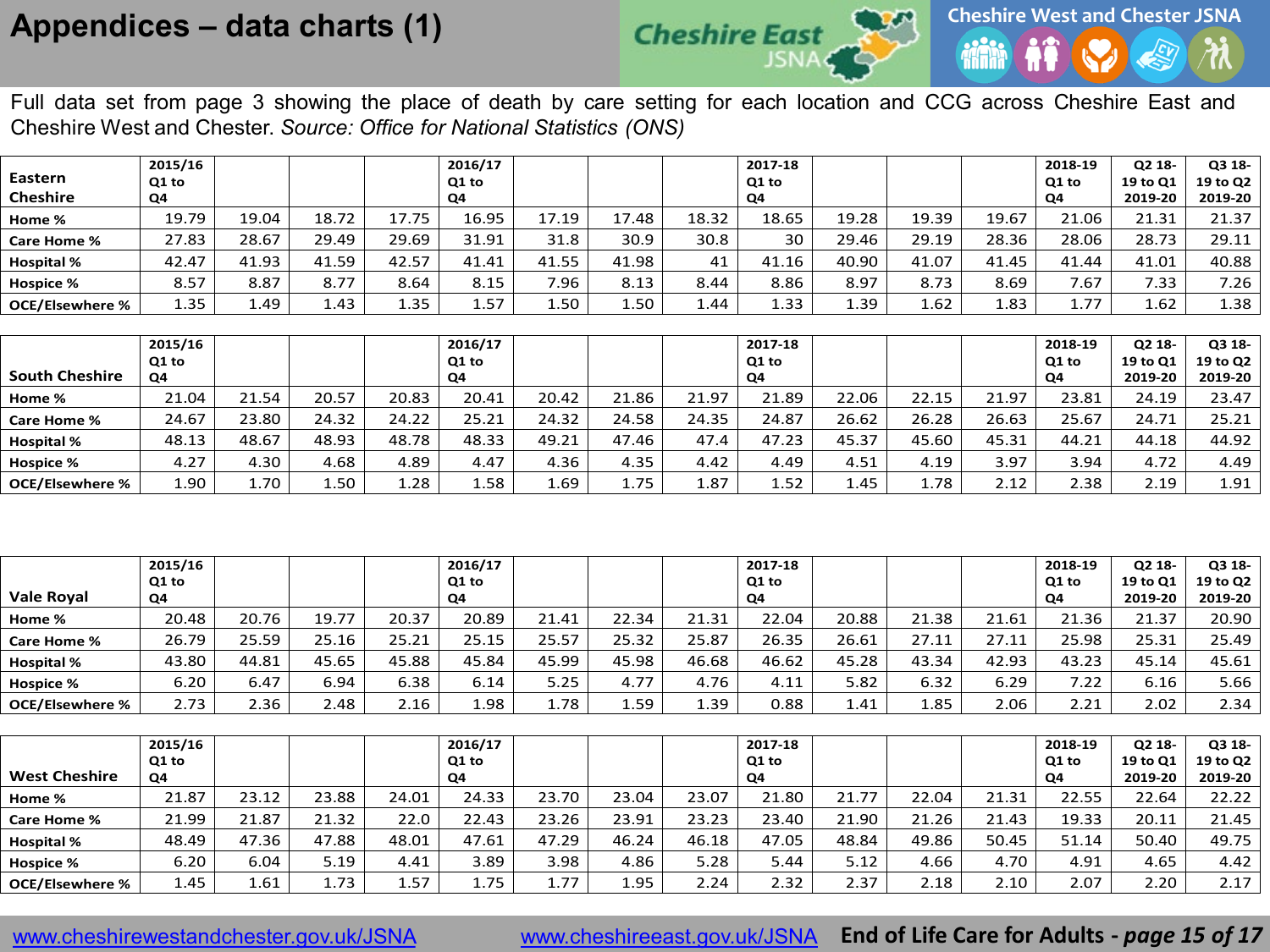## **Appendices – data charts (1)**



Full data set from page 3 showing the place of death by care setting for each location and CCG across Cheshire East and Cheshire West and Chester. *Source: Office for National Statistics (ONS)*

|                        | 2015/16 |       |       |       | 2016/17 |       |       |           | 2017-18 |       |       |       | 2018-19 | Q2 18-   | Q3 18-   |
|------------------------|---------|-------|-------|-------|---------|-------|-------|-----------|---------|-------|-------|-------|---------|----------|----------|
|                        | Q1 to   |       |       |       | Q1 to   |       |       |           | Q1 to   |       |       |       | Q1 to   | 19 to Q1 | 19 to Q2 |
| <b>Cheshire East</b>   | Q4      |       |       |       | Q4      |       |       |           | Q4      |       |       |       | Q4      | 2019-20  | 2019-20  |
| Home %                 | 20.36   | 20.19 | 19.56 | 19.15 | 18.51   | 18.63 | 19.47 | 19.96     | 20.14   | 20.57 | 20.66 | 20.74 | 22.30   | 22.62    | 22.33    |
| Care Home %            | 26.39   | 26.43 | 27.15 | 27.2  | 28.9    | 28.46 | 28.04 | 27.89     | 27.64   | 28.14 | 27.85 | 27.56 | 26.97   | 26.92    | 27.32    |
| Hospital %             | 45.04   | 45.03 | 44.91 | 45.39 | 44.53   | 44.97 | 44.46 | 43.88     | 43.95   | 42.97 | 43.16 | 43.24 | 42.69   | 42.44    | 42.73    |
| Hospice %              | 6.61    | 6.76  | 6.92  | 6.93  | 6.49    | 6.36  | 6.42  | 6.63      | 6.86    | 6.90  | 6.63  | 6.50  | 5.98    | 6.15     | 5.99     |
| <b>OCE/Elsewhere %</b> | 1.6     | 1.59  | 1.46  | 1.32  | 1.58    | 1.58  | 1.61  | $\pm .63$ | 1.41    | 1.42  | 1.69  | 1.96  | 2.05    | 1.88     | 1.62     |
|                        |         |       |       |       |         |       |       |           |         |       |       |       |         |          |          |
|                        | ------- |       |       |       | ------- |       |       |           | ------  |       |       |       | ------- |          | -----    |

| <b>Cheshire West</b><br>and Chester | 2015/16<br>Q1 to<br>Q4 |       |       |       | 2016/17<br>Q1 to<br>Q4 |       |       |       | 2017-18<br>Q1 to<br>Q4 |       |       |       | 2018-19<br>Q1 to<br>Q4 | Q2 18-<br>19 to Q1<br>2019-20 | Q3 18-<br>19 to Q2<br>2019-20 |
|-------------------------------------|------------------------|-------|-------|-------|------------------------|-------|-------|-------|------------------------|-------|-------|-------|------------------------|-------------------------------|-------------------------------|
| Home %                              | 21.48                  | 22.45 | 22.75 | 23    | 23.36                  | 23.04 | 22.83 | 22.55 | 21.87                  | 21.51 | 21.85 | 21.40 | 22.20                  | 22.25                         | 21.82                         |
| Care Home %                         | 23.35                  | 22.92 | 22.38 | 22.89 | 23.19                  | 23.93 | 24.33 | 24.01 | 24.29                  | 23.29 | 23.00 | 23.11 | 21.30                  | 21.70                         | 22.68                         |
| <b>Hospital %</b>                   | 47.17                  | 46.64 | 47.26 | 47.42 | 47.11                  | 46.91 | 46.17 | 46.33 | 46.92                  | 47.78 | 47.92 | 48.23 | 48.80                  | 48.80                         | 48.49                         |
| <b>Hospice %</b>                    | 6.2                    | 6.16  | 5.67  | 4.95  | 4.52                   | 4.35  | 4.83  | 5.12  | 5.04                   | 5.33  | 5.15  | 5.17  | 5.59                   | 5.11                          | 4.80                          |
| <b>OCE/Elsewhere %</b>              | 1.81                   | 1.82  | 1.94  | 1.74  | 1.81                   | 1.77  | 1.84  | 1.99  | 1.89                   | 2.09  | 2.08  | 2.09  | 2.11                   | 2.14                          | 2.22                          |